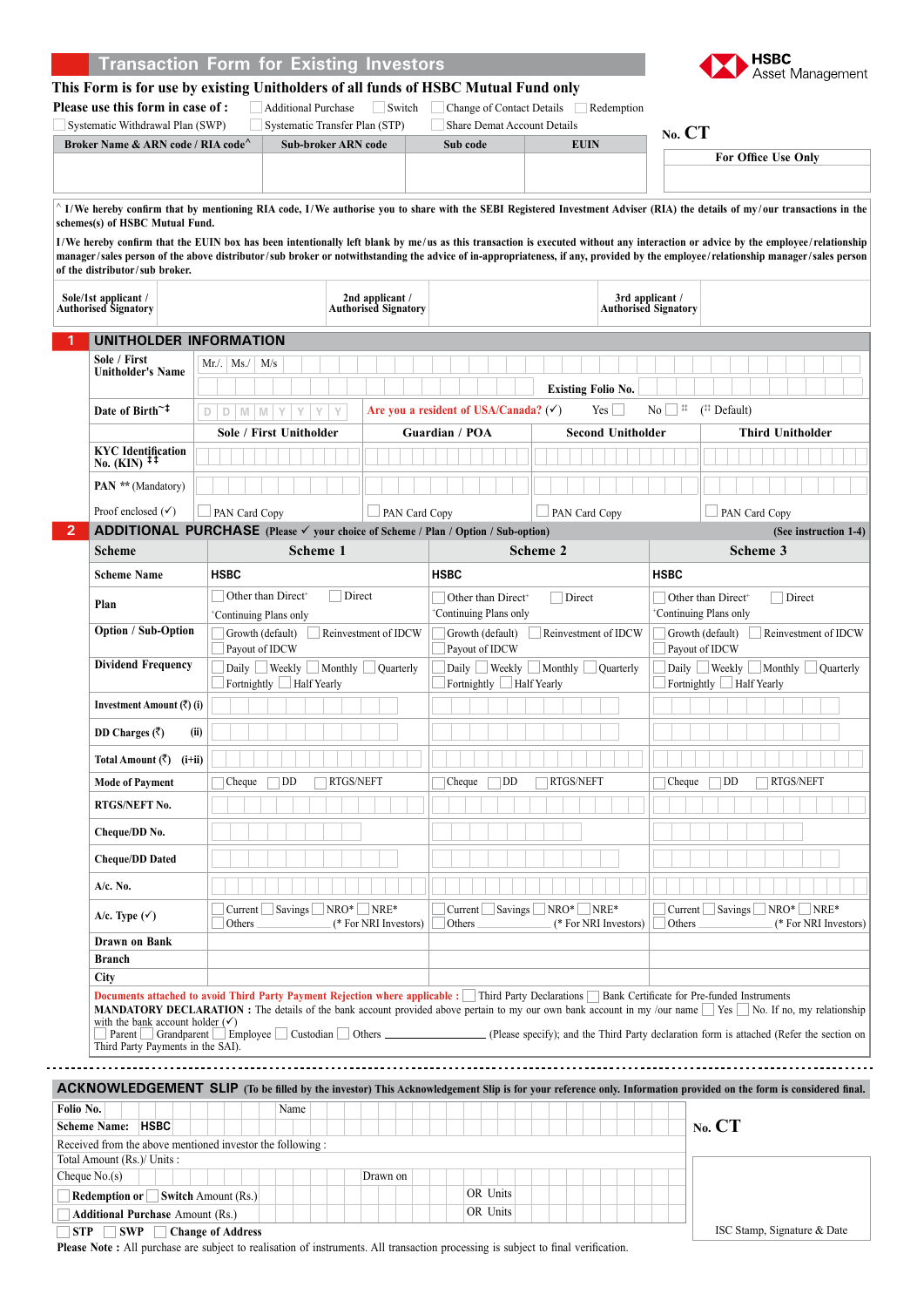| 3                                                                                                                                                      | <b>REDEMPTION</b> (Please $\checkmark$ your choice of Scheme / Plan / Option / Sub-option)<br>(See instruction 1, 2, 3 & 5)                                                                                                                                                                                                               |                                                                                                                                                                                       |  |  |  |  |  |
|--------------------------------------------------------------------------------------------------------------------------------------------------------|-------------------------------------------------------------------------------------------------------------------------------------------------------------------------------------------------------------------------------------------------------------------------------------------------------------------------------------------|---------------------------------------------------------------------------------------------------------------------------------------------------------------------------------------|--|--|--|--|--|
|                                                                                                                                                        |                                                                                                                                                                                                                                                                                                                                           |                                                                                                                                                                                       |  |  |  |  |  |
|                                                                                                                                                        | <b>Scheme</b><br>Plan                                                                                                                                                                                                                                                                                                                     |                                                                                                                                                                                       |  |  |  |  |  |
|                                                                                                                                                        | Option<br>Regular<br>Institutional<br><b>Institutional Plus</b>                                                                                                                                                                                                                                                                           |                                                                                                                                                                                       |  |  |  |  |  |
|                                                                                                                                                        | <b>Option / Sub-option</b><br>Growth (default)<br>Reinvestment of IDCW<br>Payout of IDCW                                                                                                                                                                                                                                                  |                                                                                                                                                                                       |  |  |  |  |  |
|                                                                                                                                                        | <b>Dividend Frequency</b><br>    Weekly<br>Daily<br>Monthly<br>Quarterly                                                                                                                                                                                                                                                                  | Fortnightly<br><b>Half Yearly</b>                                                                                                                                                     |  |  |  |  |  |
|                                                                                                                                                        | $\Box$ Amount (₹ in figures)<br><b>OR</b>                                                                                                                                                                                                                                                                                                 | No. of Units<br>All Units                                                                                                                                                             |  |  |  |  |  |
|                                                                                                                                                        | <b>Legal Entity Identifier (LEI)</b>                                                                                                                                                                                                                                                                                                      |                                                                                                                                                                                       |  |  |  |  |  |
|                                                                                                                                                        | <b>BANK DETAILS FOR THE ABOVE REDEMPTION</b>                                                                                                                                                                                                                                                                                              |                                                                                                                                                                                       |  |  |  |  |  |
|                                                                                                                                                        | FOR INVESTORS WHO HAVE REGISTERED FOR MULTIPLE BANK ACCOUNTS FACILITY                                                                                                                                                                                                                                                                     |                                                                                                                                                                                       |  |  |  |  |  |
|                                                                                                                                                        | The redemption should be processed into the following registered bank account as per the payout mechanism indicated by me/us:                                                                                                                                                                                                             |                                                                                                                                                                                       |  |  |  |  |  |
|                                                                                                                                                        | A/c. Type $(\checkmark)$ Current Savings NRO NRE<br>Others<br>Bank A/C No                                                                                                                                                                                                                                                                 |                                                                                                                                                                                       |  |  |  |  |  |
|                                                                                                                                                        | <b>Bank Name</b>                                                                                                                                                                                                                                                                                                                          |                                                                                                                                                                                       |  |  |  |  |  |
|                                                                                                                                                        | <b>MICR Code</b><br><b>NEFT IFSC Code</b>                                                                                                                                                                                                                                                                                                 |                                                                                                                                                                                       |  |  |  |  |  |
| 5                                                                                                                                                      | <b>CHANGE OF ADDRESS/E-MAIL/CONTACT DETAILS (Address should be same as in KRA records)</b>                                                                                                                                                                                                                                                |                                                                                                                                                                                       |  |  |  |  |  |
|                                                                                                                                                        | FOR INVESTORS WHO ARE NOT KYC COMPLAINT: (For Proof of Identity & Proof of Address: Self attested with originals produced to AMC ISC for verification                                                                                                                                                                                     |                                                                                                                                                                                       |  |  |  |  |  |
|                                                                                                                                                        | (or) Self-attested along with attestation by KYD compliant distributor or a competent authority as outlined in Uniform KYC guidelines)                                                                                                                                                                                                    |                                                                                                                                                                                       |  |  |  |  |  |
|                                                                                                                                                        | <b>New Address for correspondence:</b>                                                                                                                                                                                                                                                                                                    | Address is (Please $\checkmark$ ) : $\Box$ Home $\Box$ Office                                                                                                                         |  |  |  |  |  |
|                                                                                                                                                        |                                                                                                                                                                                                                                                                                                                                           |                                                                                                                                                                                       |  |  |  |  |  |
|                                                                                                                                                        |                                                                                                                                                                                                                                                                                                                                           |                                                                                                                                                                                       |  |  |  |  |  |
|                                                                                                                                                        |                                                                                                                                                                                                                                                                                                                                           | Pin Code<br>City                                                                                                                                                                      |  |  |  |  |  |
|                                                                                                                                                        | <b>State</b>                                                                                                                                                                                                                                                                                                                              | Country                                                                                                                                                                               |  |  |  |  |  |
| MI                                                                                                                                                     | <b>Proof of address to be provided by Applicant:</b> Please submit ANY ONE of the following valid documents & tick $(\checkmark)$ against the document attached.                                                                                                                                                                          |                                                                                                                                                                                       |  |  |  |  |  |
|                                                                                                                                                        | Passport Ration Card Registered Lease / Sale Agreement of Residence Driving License Voter Identity Card ▲ Latest Bank Statement/Passbook                                                                                                                                                                                                  |                                                                                                                                                                                       |  |  |  |  |  |
|                                                                                                                                                        | •Latest Telephone Bill (only Land Line) •Latest Electricity Bill •Latest Gas Bill © Others (Please specify)<br>$(\triangle$ Not more than 3 months old)                                                                                                                                                                                   |                                                                                                                                                                                       |  |  |  |  |  |
| <b>IIIII)</b>                                                                                                                                          |                                                                                                                                                                                                                                                                                                                                           | <b>Proof of Identity</b> (Please enclose a duly attested copy of your PAN Card.) Proof of Identity submitted for PAN exempt cases ( $\checkmark$ ) (Refer point 9 under Instructions) |  |  |  |  |  |
| UDI (Aadhar Card)<br>$\Box$ Passport<br>$\Box$ Voter Identity Card $\Box$ Driving License<br>PAN                                                       |                                                                                                                                                                                                                                                                                                                                           |                                                                                                                                                                                       |  |  |  |  |  |
|                                                                                                                                                        | Others (Please specify)                                                                                                                                                                                                                                                                                                                   |                                                                                                                                                                                       |  |  |  |  |  |
|                                                                                                                                                        | Contact Details: (Where email ID and Mobile number is not provided the same will be updated from KRA records)                                                                                                                                                                                                                             |                                                                                                                                                                                       |  |  |  |  |  |
|                                                                                                                                                        | $\Omega$<br>Phone<br>Extn.<br>Mobile                                                                                                                                                                                                                                                                                                      | R<br>Fax                                                                                                                                                                              |  |  |  |  |  |
|                                                                                                                                                        | $E$ -mail <sup>+</sup>                                                                                                                                                                                                                                                                                                                    |                                                                                                                                                                                       |  |  |  |  |  |
| No + I/We, wish to receive scheme wise annual report or an abridged summary thereof/account statements/statutory & other documents by email. If<br>Yes |                                                                                                                                                                                                                                                                                                                                           |                                                                                                                                                                                       |  |  |  |  |  |
|                                                                                                                                                        | unticked, by default the above will be sent on email.                                                                                                                                                                                                                                                                                     |                                                                                                                                                                                       |  |  |  |  |  |
| Please submit Change of address request in the prescribed format alongwith supporting documents as<br>FOR INVESTORS WHO HAVE COMPLIED KYC              |                                                                                                                                                                                                                                                                                                                                           |                                                                                                                                                                                       |  |  |  |  |  |
|                                                                                                                                                        | outlined under uniform KYC guidelines                                                                                                                                                                                                                                                                                                     |                                                                                                                                                                                       |  |  |  |  |  |
| 6                                                                                                                                                      | SYSTEMATIC WITHDRAWAL PLAN (SWP) (Please √ your choice of Scheme/Plan/Option/Sub-option)<br>Registration<br><b>Cancellation</b>                                                                                                                                                                                                           |                                                                                                                                                                                       |  |  |  |  |  |
|                                                                                                                                                        | <b>HSBC</b><br>${\bf Scheme:}$                                                                                                                                                                                                                                                                                                            | □ Other than Direct <sup>+</sup> ('Continuing Plans only) □ Direct<br>$ $ Plan                                                                                                        |  |  |  |  |  |
| <b>Option / Sub-option:</b><br>Growth<br>Reinvestment of IDCW<br>Payout of IDCW                                                                        |                                                                                                                                                                                                                                                                                                                                           |                                                                                                                                                                                       |  |  |  |  |  |
|                                                                                                                                                        | <b>Dividend Frequency:</b><br>Quarterly<br>Fortnightly<br><b>Half Yearly</b><br>Daily<br>Weekly<br>Monthly<br>$\overline{\phantom{a}}$                                                                                                                                                                                                    |                                                                                                                                                                                       |  |  |  |  |  |
| Period of enrolment<br><b>SWP Frequency:</b><br>Monthly (Default <sup>[1]</sup> )<br>Quarterly (10th)                                                  |                                                                                                                                                                                                                                                                                                                                           |                                                                                                                                                                                       |  |  |  |  |  |
|                                                                                                                                                        | To<br>MMY<br>Y<br>YY<br>$M$ $M$<br>Y<br>Capital Appreciation <sup><math>\frac{V}{I}</math></sup> (1st Business Day of the month)<br><b>Withdrawal Options:</b><br><b>Fixed Amount</b><br>Withdrawal Amount: (Minimum Rs. 1000 and in multiples of Re. 1/- thereafter) Rs.<br>Redemption amount will equal appreciation.                   |                                                                                                                                                                                       |  |  |  |  |  |
|                                                                                                                                                        |                                                                                                                                                                                                                                                                                                                                           |                                                                                                                                                                                       |  |  |  |  |  |
|                                                                                                                                                        | 5th<br>8th<br>9th<br><b>SWP Date:</b><br>1 <sub>st</sub><br>2nd<br>3rd<br>4th<br>6th<br>7th<br>10th (Default)<br>13 <sup>th</sup><br>14th<br>$\Box$ 11th<br>12th<br>  15th<br>17th<br>18th<br>19th<br>21st<br>22nd<br>24th<br>25 <sub>th</sub><br>27th<br>29th<br>30th<br>$\Box$ 16th<br>20 <sup>th</sup><br>23rd<br>26th<br>28th<br>31st |                                                                                                                                                                                       |  |  |  |  |  |
|                                                                                                                                                        | <sup>¥</sup> Redemption amount will equal appreciation.<br>To be submitted 10 days prior to the SWP date in case of Registration & 14 days incase of Cancellation.                                                                                                                                                                        |                                                                                                                                                                                       |  |  |  |  |  |
|                                                                                                                                                        | SWITCH (Please √ fill in your choice of Scheme / Plan / Option / Sub-option) KYC MANDATORY w.e.f. January 1, 2011. Please enclose KYC acknowledgement.                                                                                                                                                                                    |                                                                                                                                                                                       |  |  |  |  |  |
|                                                                                                                                                        | <b>Switch From: Scheme Name   HSBC</b>                                                                                                                                                                                                                                                                                                    | <b>Switch To: Scheme Name   HSBC</b>                                                                                                                                                  |  |  |  |  |  |
|                                                                                                                                                        | Plan<br>Direct<br>Other than Direct <sup>+</sup> ( <sup>+</sup> Continuing Plans only)                                                                                                                                                                                                                                                    | Plan<br>Other than Direct <sup>+</sup> ( <sup>+</sup> Continuing Plans only)<br>Direct                                                                                                |  |  |  |  |  |
|                                                                                                                                                        | Growth<br>Reinvestment of IDCW<br>Reinvestment of IDCW<br><b>Option / Sub-option:</b><br><b>Option / Sub-option:</b><br>Growth                                                                                                                                                                                                            |                                                                                                                                                                                       |  |  |  |  |  |
|                                                                                                                                                        | Payout of IDCW                                                                                                                                                                                                                                                                                                                            | Payout of IDCW                                                                                                                                                                        |  |  |  |  |  |
|                                                                                                                                                        | <b>Dividend Frequency</b><br>Daily<br>Weekly<br>Fortnightly<br>Monthly<br>Quarterly<br>Half Yearly                                                                                                                                                                                                                                        | <b>Dividend Frequency</b><br>Daily<br>Weekly<br>Fortnightly<br><b>Half Yearly</b><br>Monthly<br>Quarterly                                                                             |  |  |  |  |  |
|                                                                                                                                                        | OR $\Box$ No. of Units<br>All Units<br>Amount (Rs. in figures)                                                                                                                                                                                                                                                                            |                                                                                                                                                                                       |  |  |  |  |  |

# **call us at**

### **HSBC MUTUAL FUND INVESTOR SERVICE CENTRES:**

 **Ahmedabad** : Mardia Plaza, CG. Road, Ahmedabad - 380 006. **Bengaluru** : No. 7, HSBC Center, M.G. Road, Bengaluru - 560 001. **Chandigarh**: SCO 1, Sector 9 D, Chandigarh - 160 017. **Chennai** : No. 30, Rajaji Salai, 2nd Floor, Chennai - 600 001. **Hyderabad** : 6-3-1107 & 1108, Rajbhavan Road, Somajiguda, Hyderabad - 500 082. **Kolkata** :31 BBD Bagh, Dalhousie Square, Kolkata - 700 001. **Mumbai** : 16, V.N. Road, Fort, Mumbai - 400 001 **New Delhi** : Ground Floor, East Tower, Birla Tower, 25, Barakhamba Road, New Delhi - 110 001. **Pune** : Amar Avinash Corporate City, Sector No. 11, Bund Garden Road, Pune - 411 001. **Toll Free Number : 1800 200 2434 / 1800 258 2434 (can be dialled from all phones within India) AND Investors calling from abroad may call on -** 

**+91 44 39923900 to connect to our customer care centre.**

**Contact us at hsbcmf@camsonline.com Visit us at WWW.assetmanagement.hsbc.co.in**